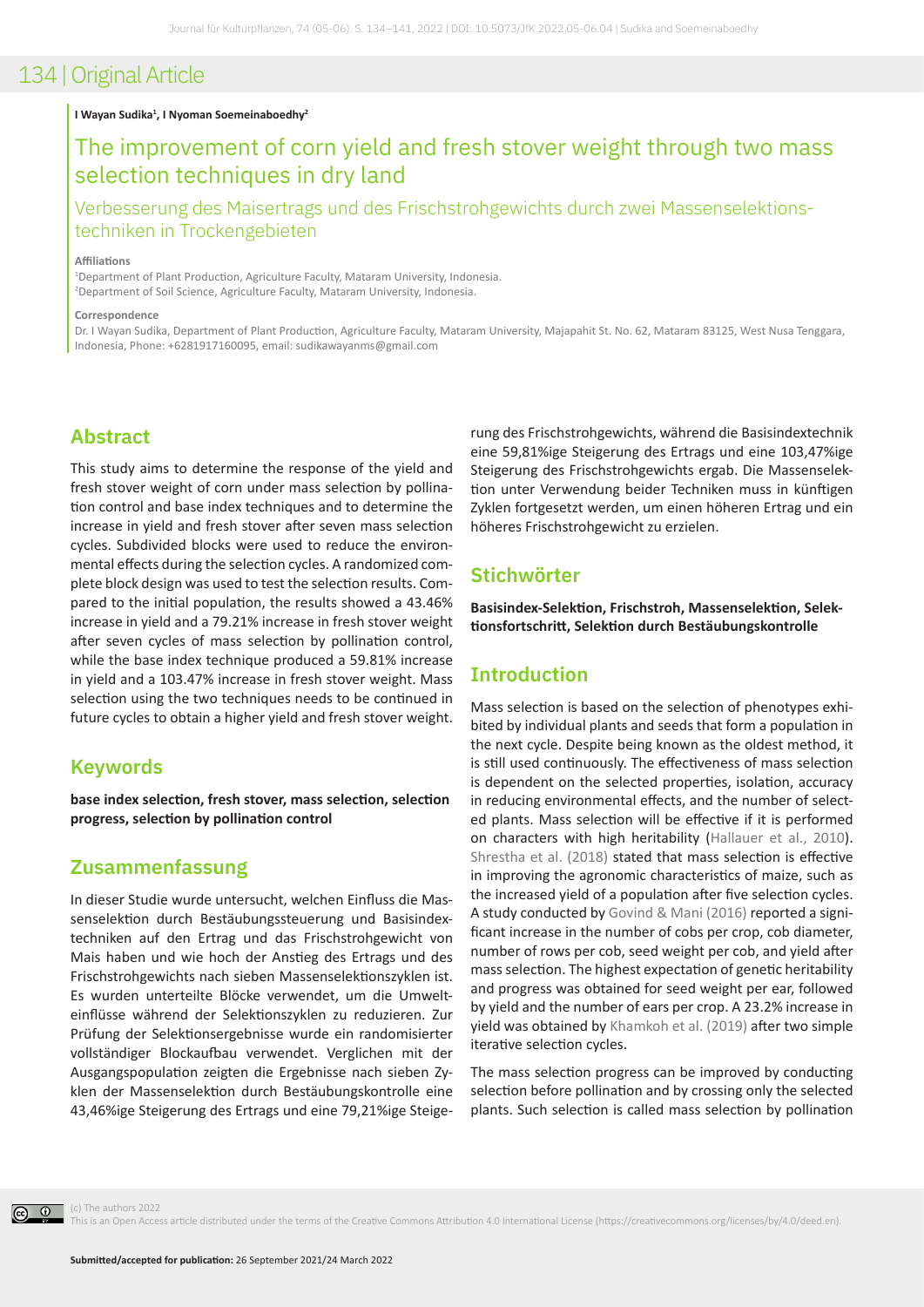control, and this indirect selection can be used to improve yield and fresh stover weight. The success of this technique is highly dependent on the relationship between the selected trait and the improved trait ([Basuki, 2005\)](#page-6-1). Under pollination control, [Sutresna \(2010\)](#page-7-3) showed an increase in yield, measured as the weight of dry seeds per plot, of 2.07 kg (44.04%) for three cycles, which was higher than the increase without pollination control (1.67 kg or 33.99%). The average increase per selection cycle was 14.04% under pollination control and 11.33% without such control.

Mass selection can be performed to improve two or more characters simultaneously if the base selection index is also used. [Kar & Warsi \(2006\)](#page-7-4) stated that each environment has certain factors that affect the index used to improve the characters of young cobs. According to [Smith \(1936\)](#page-7-5), the use of the primary and base index for the selection of single and combined characters (yield, seed moisture content at harvest, the presence of roots, and the presence of stems) is more efficient than the Smith-Hazel index. A base index can be used by compiling a selection index based on economic weights, but it is rather difficult to assign economic weights to each trait ([Ajala, 2010\)](#page-6-2). According to [Walsh \(2010\)](#page-7-6), the heritability and genotypic correlation values can be ignored in compiling a base index. The results of [Asghar & Mehdi \(2010\)](#page-6-3) revealed that selection using the base index was more efficient for characters that are related to quality and their interactions. [Tardin et al. \(2007\)](#page-7-7) used the Smith-Hazel index with full-sib selection and obtained a 4.68% increase in seed dry weight, while the response of other traits was lower.

Previously, mass selection with pollination control and base index techniques was carried out for seven cycles to improve the yield and fresh stover weight of maize. The pollination control technique used plant height and the number of leaves per plant as the selected properties. The base index was obtained from the economic value of two characters, namely, the weight of dried cobs per plant and the weight of fresh stover. The selection process was carried out for seven cycles. However, the selection response per cycle under each technique was not known for yield, fresh stover weight per plant, and other characters. How large was the selection response, and how much did the two assessed characters improve? This study aimed to determine the response of yield and fresh stover weight after seven cycles of mass selection by pollination control and base index techniques and to determine the increase in both characters compared to the initial population.

### **Materials and methods**

#### *The method, time, and location*

All experiments were carried out in dry land with pump wells. The study was carried out from July to October 2018 or in the dry season in Amor-Amor Gumantar village, North Lombok district. The dry land was  $\pm$  60 m above sea level, with 20 $^{\circ}$ C – 37°C air temperature and 63% to 100% relative humidity during the experiments. The soil texture was loam sand, with

a soil pH of 6.2, 1.22% C-organic, 0.27% N-total, 83.63 ppm available P, and 0.65 meq% exchangeable K.

### *Corn varieties*

The material used as the initial population  $(P_{_0})$  that underwent seven cycles of selection was produced by local cultivar assemblies (PHRKL).  $P_{0}$  is the result of the hybridization of 28 local cultivars of West Nusa Tenggara with the superior varieties Gumarang, Lamuru, and Sukmaraga. The superiority of the 28 local cultivars (landraces) was due to their higher root weight and yield compared to other tested cultivars and their ability to be harvested early. The  $P_{0}$  population was selected for seven cycles with two techniques (14 resulting populations), i.e., P $_1$ DPP, P $_2$ DPP, P $_3$ DPP, P $_4$ DPP, P $_5$ DPP, P $_6$ DPP, P $_7$ DPP, P<sub>1</sub>IS, P<sub>2</sub>IS, P<sub>3</sub>IS, P<sub>4</sub>IS, P<sub>5</sub>IS, P<sub>6</sub>IS, P<sub>7</sub>IS, and were compared to the superior variety Gumarang. DPP represents the pollination control technique, and IS represents the selection (base) index technique.

#### *Experimental design and mass selection*

Two mass selection techniques were applied: pollination control (DPP) and base index (IS). Both mass selection techniques were carried out for seven cycles in dry land. The subdivided block method was used to reduce the environmental effect in the selection plot and was conducted by dividing the selection plot into 100 subplots with 40 plants in each subplot. A selection pressure of 5% was performed in each plot. Mass selection by pollination control was performed by selecting taller plants with more abundant leaves before pollination and crossing these selected plants. The weight of each trait in the base index technique was obtained from the ratio of the gross income for each trait to the total gross income for the two characters. The gross income for each trait was obtained by multiplying the average yield of three subplots in the selection plot by the market price at the time of harvest. A randomized complete block design was used to test the selection results with three blocks. Irrigation was performed once every 7 days from planting to 70 days after planting. The plant spacing was 20 cm × 60 cm, with one plant per hole. The plants were planted in 2 rows, where each row contained 25 plants in a plot size of 1.2  $m \times 5 m$ .

#### *Plant observations*

The observed variables in this study were plant height, the number of leaves per plant, dried cob weight per plant, cob length, cob diameter, the number of fresh leaves per plant at harvest, the weight of fresh stover per plant, yield based on the dry weight of seeds per plot, and 1,000 kernel weight.

#### *Data analysis*

The observation data were analyzed using analysis of variance (ANOVA) at a 5% significance level with the least significant difference test (LSD) at a 5% significance level for the post hoc test. The increase in yield or fresh stover weight was calculated from the difference between the population at the seventh cycle and the initial population (P7DPP-P0/P7IS-P0).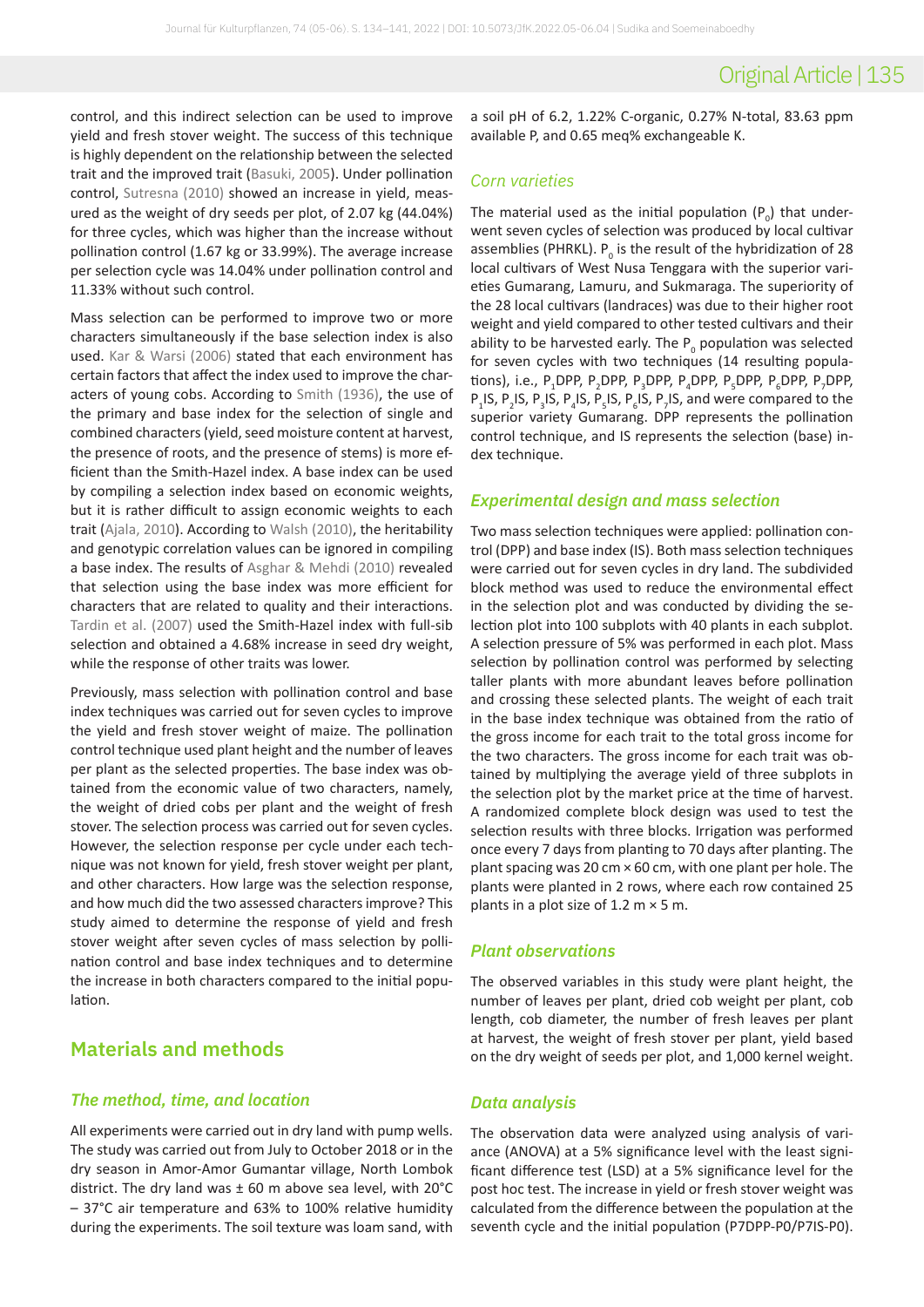The mass selection response per cycle of each technique was obtained from the linear regression coefficient between the observed properties and the selection cycle described in the following linear equation ([Little & Hills, 1972](#page-7-8)):

$$
\hat{Y}L = \bar{Y} + (K_2 P_1) X'
$$
 (1)

where

ÝL: linear estimator value for a population at a certain cycle of each technique,

 $\bar{Y}$ : general average value of a trait,

 $K_{2}P_{1}$  = linear regression coefficient, which is the average selection progress per cycle,

X' = number of selection cycles.

$$
K_2P_1 = \{-7(Y_0) - 5(Y_1) - 3(Y_2) - 1(Y_3) + 1(Y_4) + 3(Y_5) + 5(Y_6) + 7(Y_7)\}/(168 \times r)
$$
\n(2)

where

 $K_2P_1$ : linear polynomial regression coefficient, or the selection response per cycle of each technique,

R: number of blocks,

 $Y_{0}$ .,  $Y_{1}$ .,  $Y_{2}$ .,  $Y_{3}$ .,  $Y_{4}$ ,  $Y_{5}$ .,  $Y_{6}$ , and  $Y_{7}$ : sums of all initial population blocks in cycles 1, 2, 3, 4, 5, 6, and 7, respectively.

To test whether the regression coefficient is linear or not, the source of treatment variance (population) based on the ANOVA is divided into two values, namely, linear and residual. This is done for each selection technique. For example, we estimate the  $7<sup>th</sup>$  cycle yield  $(\check{Y}_L)$ ; then,  $\bar{Y}$  is the average yield of three blocks from the entire population (from  $P_{0}$  to the 7<sup>th</sup> cycle). X' will be 7 for the multiplier of  $K_2P_1$ . After obtaining  $K_2P_1$ , the equation can be simplified by replacing this value with the average from the calculation results. The model was applied to each technique.

Broad sense heritability  $(H^2)$  was obtained through the following formula ([Ujianto et al., 2020\)](#page-7-9):

 $H^2 = (\sigma_{\rm g}^2/\sigma_{\rm p}^2) \times 100\%$  (3)

where

 $\sigma_{\frac{2}{g}}^{2}$ : the centrality squared value of each treatment based on ANOVA – the centrality squared value of the error,

 $\sigma_{\rm p}^2$ :  $\sigma_{\rm g}^2$  + the centrality squared value of the error.

Furthermore, the grouping of the values was based on [Stans](#page-7-10)[field \(1991\),](#page-7-10) where 50–100 represented high, 20–<50 moderate, and <20 low.

The calculation of the coefficient of genetic variation (CGV) was carried out with the following formula:

CGV (%) = ( $\sigma_{g}/\mu$ ) \* 100% (4)

where

CGV: coefficient of genetic variation,

σg : standard deviation of genetic variation,

μ: general mean of a trait.

The software used in this analysis was Minitab version 18 (Minitab LLC, USA).

## **Results**

### *Selection response per cycle for both mass selection techniques*

The selection techniques caused changes in the population averages, and the difference was called the selection response (Table 1).

Table 1 shows that the yield (grain dry weight per plot) had a significant linear selection response, which was 47.88 g/plot for DPP and 72.80 g/plot for IS. Dry cob weight per plant had a significant linear selection response under both techniques. The fresh stover weight per plant had a significant linear relationship under mass selection, with values of 7.82 g/plant for DPP and 11.50 g/plant for IS. The response to selection of plant height and the number of leaves per plant, as well as the number of fresh leaves per plant at harvest, was also significant and linear.

The linear regression model for yield is presented in Fig. 1, and the linear regression model for fresh stover weight is presented in Fig. 2. A greater  $R^2$  value was obtained in IS than in DPP for both yield (Fig. 1) and fresh stover weight per plant (Fig. 2). This result showed that the prediction of yield and fresh stover weight per plant using a regression equation under IS was more accurate than that under DPP. With each addition of one mass selection cycle, the yield increased by 145.6 g per plot for IS, while it increased by only 95.75 g per plot for DPP (Fig. 1). Moreover, the fresh stover weight per plant increased by 25.51 g in IS and 15.63 g in DPP (Fig. 2).

Table 1. The average selection response per cycle for the DPP and IS techniques after seven cycles

| <b>Observed characters</b>                   | <b>Average selection</b><br>response per cycle |           |  |  |  |
|----------------------------------------------|------------------------------------------------|-----------|--|--|--|
|                                              | <b>DPP</b>                                     | IS        |  |  |  |
| Plant height (cm)                            | $1.67*$                                        | $1.17*$   |  |  |  |
| Number of leaves (sheet) per plant           | $0.06*$                                        | $0.08*$   |  |  |  |
| Cob dry weight per plant (g)                 | $2.42*$                                        | $2.86*$   |  |  |  |
| Cob length (cm)                              | $0.06*$                                        | $0.12*$   |  |  |  |
| Cob diameter (cm)                            | $0.02$ ns                                      | $0.02$ ns |  |  |  |
| Seed dry weight per plot (g) (yield)         | 47.88 *                                        | 72.80 *   |  |  |  |
| Weight of 1,000 seeds $(g)$                  | $1.50*$                                        | $2.50*$   |  |  |  |
| Number of fresh leaves at harvest<br>(sheet) | $0.12*$                                        | $0.12*$   |  |  |  |
| Fresh stover per plant (g)                   | $7.82*$                                        | 11.50     |  |  |  |

Note: \* Significantly different at the 5% level; ns, not significant.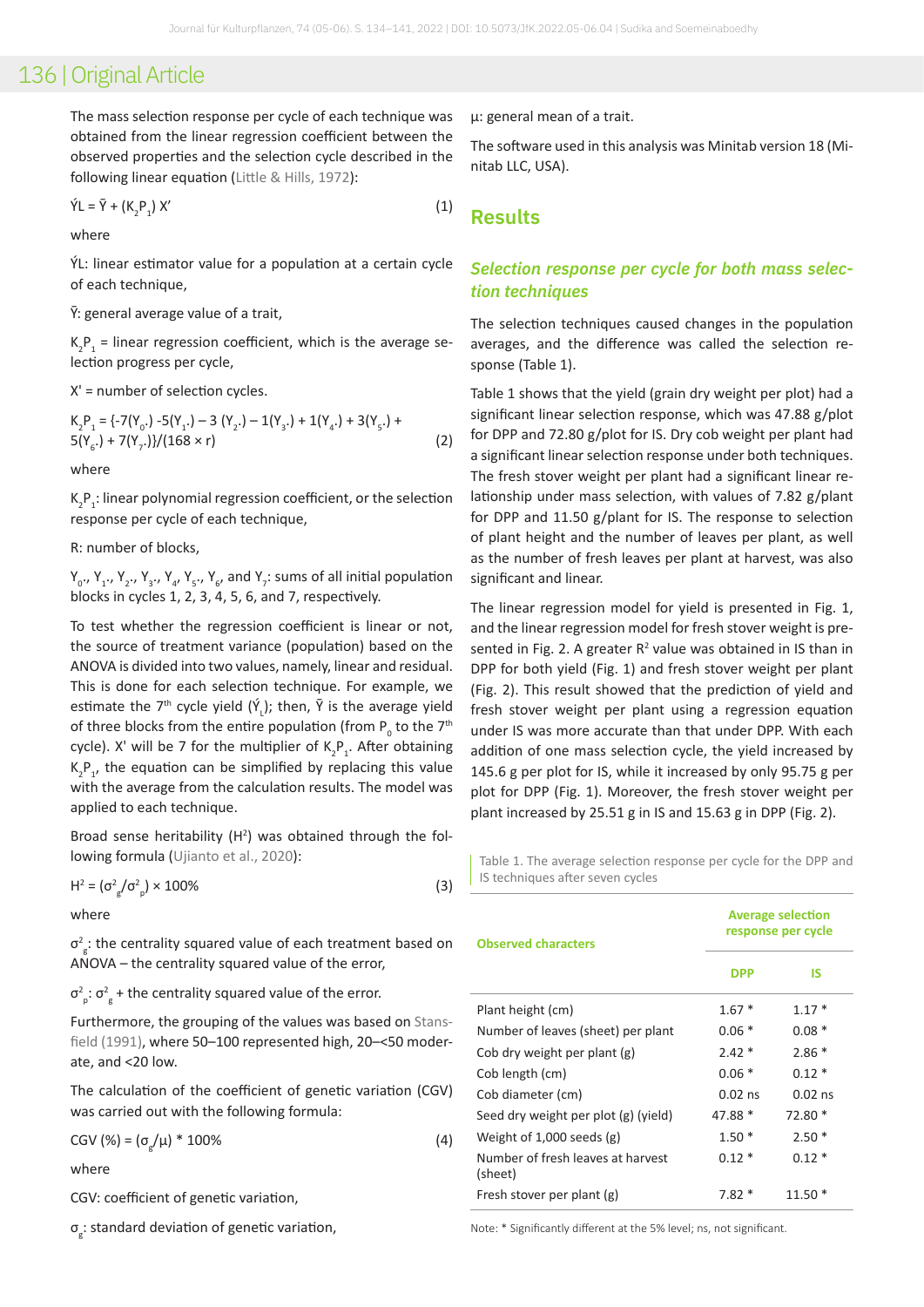## Original Article | 137



### *The magnitude of the response*

The magnitude of the response in the observed characters is highly dependent on heritability and genetic variance. Genetic variance is expressed in the CGV. The magnitude of broad-sense heritability  $(H^2)$  and the values for the CGV are presented in Table 2.

Based on Table 2, the weight of 1,000 seeds and the number of fresh leaves at harvest had high heritability under DPP. Moreover, the plant height, number of leaves per plant, dry weight of harvested cobs per plant, diameter of cobs, and weight of fresh stover per plant were classified as having moderate heritability. Low heritability was found for the length of the cob. Under IS, the heritability was high for the number of leaves per plant, weight of dry ears harvested per plant, yield, weight of 1,000 seeds, number of fresh leaves at harvest, and weight of fresh stover.

Selection can cause changes in the population averages and magnitude for each population according to the selection cycle (Table 3). All selected populations  $(P_1-P_7)$  under DPP and IS, as well as the Gumarang variety, were compared with the initial population ( $P_{0}$ ) for each observed trait.

Table 3 shows that the average yield of the seventh cycle was greater than that of the initial population under DPP, similar to the previously studied population. IS mass selection caused a higher yield from the first cycle to the seventh cycle. The fresh stover weight of the population at the seventh cycle under DPP was higher than that of the initial population, and a similar result was observed for IS. The yield values for the initial population, the seventh cycle under DPP, and the seventh cycle under IS were 2426.67 g/plot (5,056 t/ha), 3481.33 g/plot (7,253 t/ha), and 3878.17 g/plot (8,080 t/ha), respectively.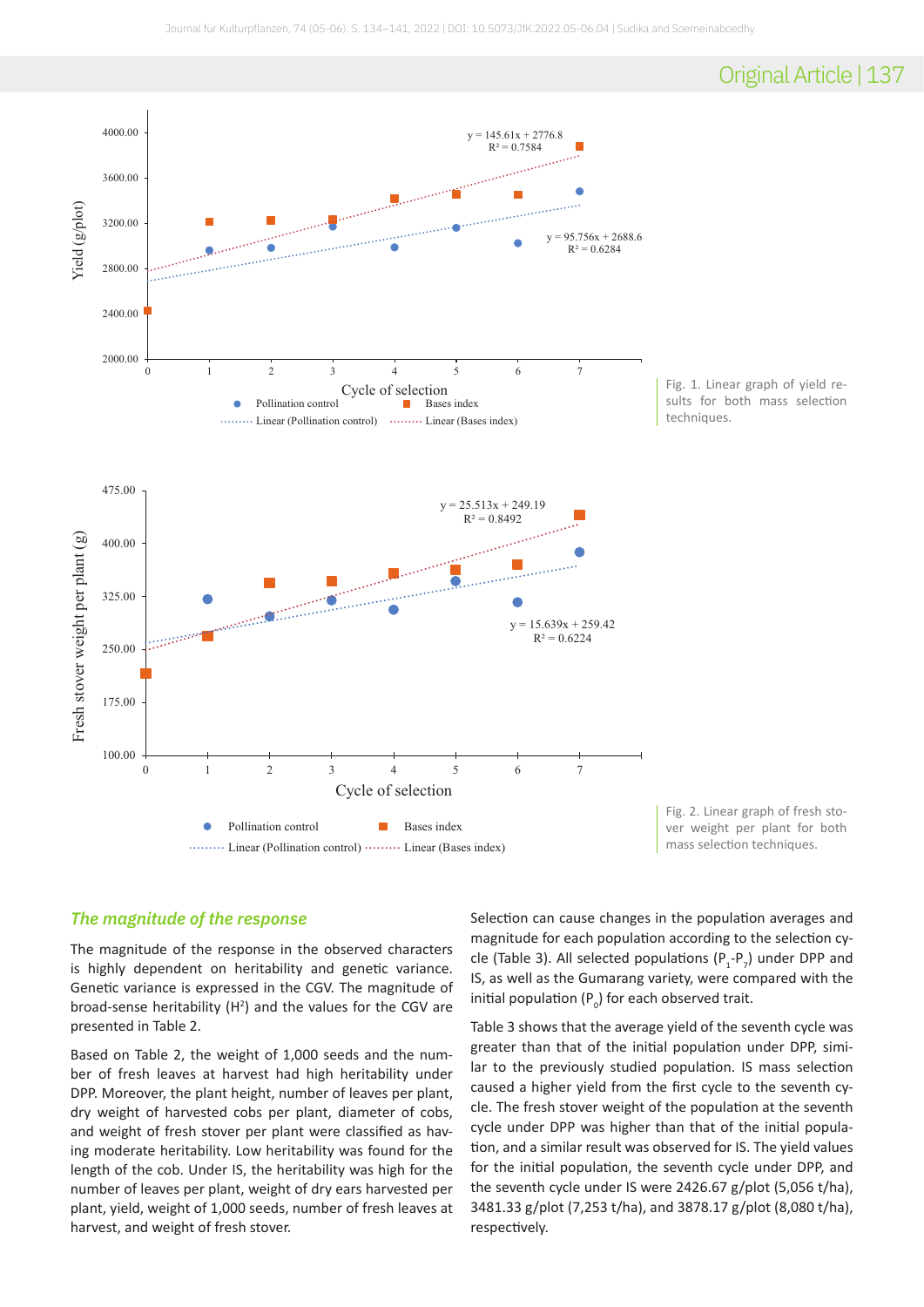Table 2. Heritability value (H<sup>2</sup>) and the coefficient of genetic variation (CGV) for each trait under the DPP and IS techniques.

| No. | <b>Observed parameters</b>                        | <b>DPP Technique</b> |                       |                | <b>Base Index Technique</b> |                       |                |  |
|-----|---------------------------------------------------|----------------------|-----------------------|----------------|-----------------------------|-----------------------|----------------|--|
|     |                                                   | $H^2$ (%)            | <b>Classification</b> | <b>CGV (%)</b> | $H^2$ (%)                   | <b>Classification</b> | <b>CGV (%)</b> |  |
| 1   | Plant height                                      | 35.79                | Moderate              | 2.54           | 10.46                       | Low                   | 3.59           |  |
| 2   | Number of leaves per<br>plant                     | 44.94                | Moderate              | 2.43           | 57.56                       | High                  | 3.59           |  |
| 3   | Cob dry weight at<br>harvest per plant            | 38.24                | Moderate              | 7.18           | 59.47                       | High                  | 7.66           |  |
| 4   | Cob length (cm)                                   | 1.86                 | Low                   | 0.63           | 13.07                       | Low                   | 2.41           |  |
| 5   | Cob diameter (cm)                                 | 49.39                | Moderate              | 1.96           | 29.13                       | Moderate              | 1.54           |  |
| 6   | Yield (dry weight of<br>seeds per plot)           | 51.95                | High                  | 8.56           | 60.32                       | High                  | 11.29          |  |
| 7   | Weight of 1,000 seeds<br>(g)                      | 70.19                | High                  | 4.82           | 67.13                       | High                  | 6.66           |  |
| 8   | Number of fresh<br>leaves per plant at<br>harvest | 55.76                | High                  | 8.16           | 57.71                       | High                  | 8.08           |  |
| 9   | Fresh stover weight<br>per plant                  | 40.08                | Moderate              | 14.24          | 65.61                       | High                  | 14.50          |  |

| Table 3. The average of all observed properties for each treatment during mass selection.

| <b>Treatment</b>      | Average*) |                |          |         |                   |                  |                |                   |                  |
|-----------------------|-----------|----------------|----------|---------|-------------------|------------------|----------------|-------------------|------------------|
|                       | $1^{**}$  | $\overline{2}$ | 3        | 4       | 5                 | 6                | $\overline{ }$ | 8                 | 9                |
| $P_0$                 | 219.33    | 11.75a         | 138.03 a | 13.27 a | 4.43a             | 2426.67 a        | 178.33 a       | 6.25a             | 216.50 a         |
| $P_1$ DPP             | 238.58    | 12.17a         | 144.53 a | 13.48 a | 4.37a             | 2960.33 b        | 205.60 b       | 6.67a             | 321.50 b         |
| $P,$ DPP              | 240.25    | 12.50 b        | 161.48 b | 13.77 a | 4.53a             | 2982.50 b        | 206.03 b       | 6.42a             | 297.13 a         |
| $P_3$ DPP             | 224.92    | 12.33a         | 160.29 b | 13.98 a | 4.53a             | 3170.17 b        | 205.63 b       | 7.17 <sub>b</sub> | 319.81 b         |
| $P_{4}DPP$            | 249.83    | 12.58 b        | 163.94 b | 14.02 a | 4.56a             | 2986.33 b        | 205.60 b       | 7.00a             | 306.50 a         |
| $P_5$ DPP             | 238.58    | 12.42 b        | 170.44 b | 14.11a  | 4.60a             | 3159.33 b        | 205.00 b       | 7.17 <sub>b</sub> | 346.91 b         |
| $P_6$ DPP             | 239.58    | 12.50 b        | 172.09 b | 14.15a  | 4.66 b            | 3023.17 b        | 208.10 b       | 7.75 b            | 316.93 b         |
| $P_7$ DPP             | 255.92    | 13.00 b        | 172.09 b | 14.15a  | 4.66 b            | 3481.33 b        | 213.07 b       | 8.17 b            | 387.99 b         |
|                       |           |                |          |         |                   | $(43.46\%)***$   |                |                   | $(79.21\%)***$   |
| $P_1$ IS              | 231.67    | 11.92 a        | 161.33 b | 14.05 a | 4.54a             | 3212.83 b        | 215.33 b       | 6.75a             | 269.09 a         |
| $P_2$ IS              | 249.83    | 12.17a         | 172.15 b | 14.11a  | 4.63 <sub>b</sub> | 3221.17 b        | 211.93 b       | 7.25 <sub>b</sub> | 344.10 b         |
| $P_{3}$ IS            | 247.75    | 12.42 b        | 172.35 b | 14.15a  | 4.63 <sub>b</sub> | 3230.67 b        | 215.23 b       | 7.33 b            | 346.51 b         |
| $P_4$ IS              | 230.83    | 12.08a         | 172.51 b | 14.27 a | 4.65 b            | 3419.67 b        | 218.37 b       | 7.17 <sub>b</sub> | 357.58 b         |
| $P_s$ IS              | 239.58    | 12.58 b        | 179.67 b | 14.49 b | 4.67 b            | 3451.33 b        | 219.67 b       | 8.00 b            | 363.05 b         |
| $P_{6}$ IS            | 237.67    | 12.50 b        | 173.36 b | 15.17 b | 4.72 b            | 3451.00 b        | 221.03 b       | 7.58 b            | 370.51 b         |
| $P_{7}$ IS            | 249.83    | 13.17 b        | 194.93 b | 15.15 b | 4.72 b            | 3878.17 b        | 230.53 b       | 8.33 <sub>b</sub> | 440.51 b         |
|                       |           |                |          |         |                   | $(59.81\%)$ ***) |                |                   | $(103.47%)$ ***) |
| Gumarang              | 240.75    | 14.25 b        | 165.10 b | 14.23 a | 4.40a             | 3394.17 b        | 212.40 b       | 6.75a             | 302.76 a         |
| $\mathsf{LSD}_{0.05}$ |           | 0.58           | 21.92    | 1.18    | 0.17              | 463.05           | 12.79          | 0.85              | 91.97            |

Note: \*) The numbers followed by the same letter in the same column are not significantly different from the initial population with the BNT<sub>0.05</sub> test. \*\*) There is no BNT value because the ANOVA showed a non-significant difference. 1: Plant height (cm); 2: number of leaves per plant (strands); 3: weight of dried cobs harvested per plant (g); 4: length of the cobs (cm); 5: diameter of the cobs (cm); 6: yield (dry weight of seeds per plot) (g); 7: weight of 1,000 seeds (g); 8: number of fresh leaves per plant at harvest (strands); and 9: fresh stover weight per plant (g). \*\*\*) Percentage increase compared to the initial population (P<sub>0</sub>).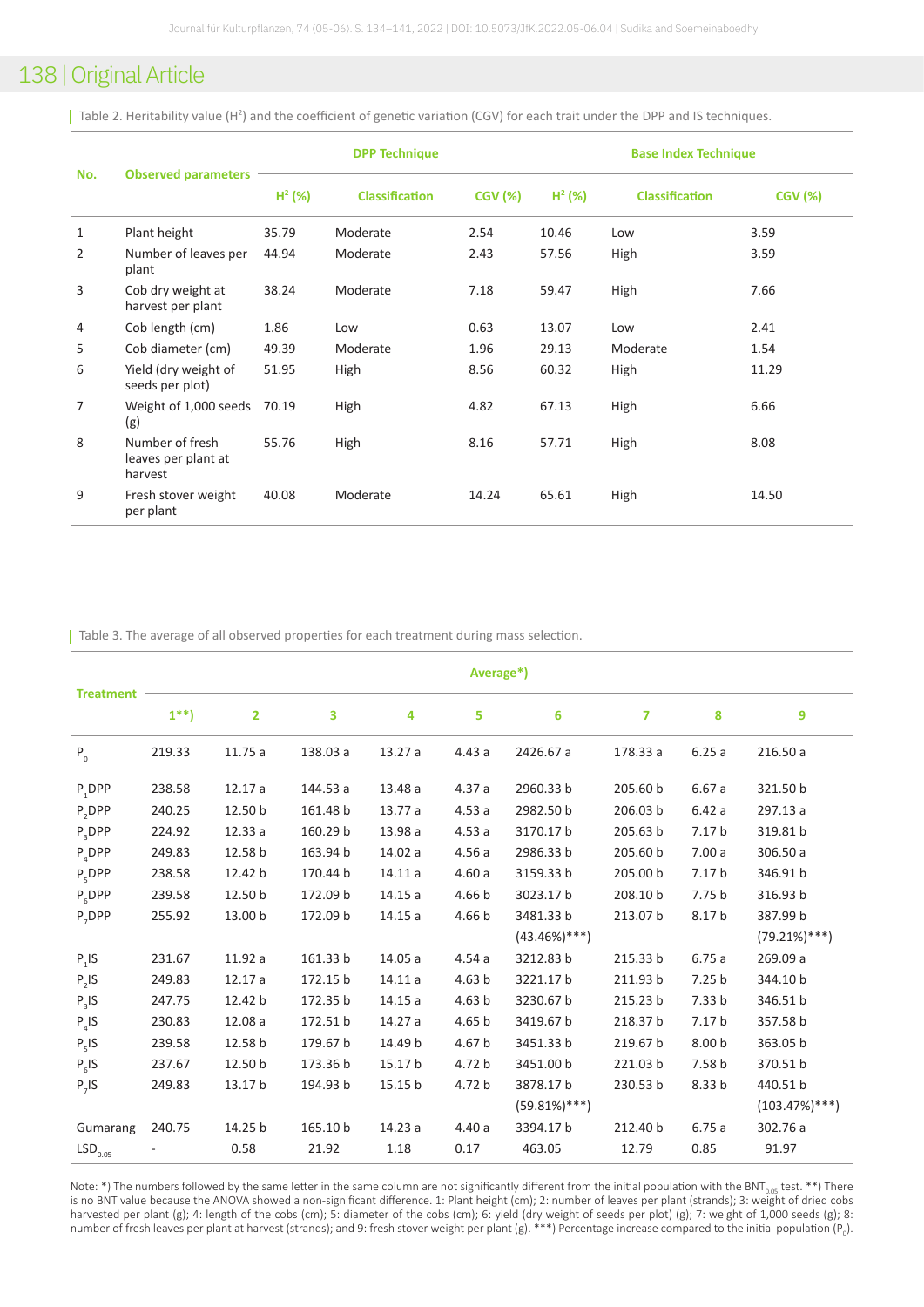# Original Article | 139

### *The correlation between characters and yield or fresh stover*

The improvements in yield and fresh stover were obtained through selection on plant height and the number of leaves under DPP and through selection on the weight of dried cobs harvested and fresh stover under IS. The magnitude of the change in the quality was corrected based on the closeness of the relationship with the selected trait. The correlation was calculated using the average data for each block. Each technique was examined separately, as shown in Table 4, with the number of correlated data points for each trait being 24  $(treatment = 8 and block = 3).$ 

There was a correlation between the observed parameters and the yield across all traits, except plant height under DPP. Moreover, plant height and the number of leaves per plant were not correlated under IS. The weight of fresh stover per plant was correlated with all traits, except plant height and the number of leaves per plant under DPP and plant height and cob diameter under IS. The highest correlation coefficient value related to yield was obtained for the weight of dried cobs harvested per plant under IS and the weight of 1,000 seeds under DPP. For fresh stover, there were five characters with a coefficient value higher than 0.50 under DPP, namely, the number of fresh leaves per plant, the weight of 1,000 seeds, yield, cob diameter, and the dry weight of harvested cobs per plant. On the other hand, there were four characters with coefficient values higher than 0.50 under IS: dry weight of harvested cobs per plant, cob length, yield, and the number of fresh leaves per plant.

### **Discussion**

The potential yield showed linear progress under both mass selection techniques up to the seventh cycle. The average increase in fresh stover weight under selection also showed a significant linear relationship under both techniques. This means that until the seventh cycle, the two mass selection techniques are effective at increasing the yield and fresh stover weight. A similar result for yield was obtained by [Bak](#page-6-4)-

[tash \(2016\),](#page-6-4) who stated that their mass selection technique was effective for enhancing yield and corn yield components. Other studies also supported these findings. [Shrestha et al.](#page-7-1)  [\(2018\)](#page-7-1) stated that mass selection was effective for improving the agronomic characters of maize plants after five cycles by producing higher yields and reducing plant height compared to the initial population. A study conducted by Govind & Mani [\(2016\)](#page-6-0) revealed significant progress in mass selection for the number of cobs per plant, cob diameter, number of rows per cob, weight of seeds per cob, and yield. The difference in the selection responses per cycle for yield can also be seen in the linear regressions of the two selection techniques (Fig. 1).

The success of indirect selection is highly dependent on the level of genetic correlation between the selected trait and the improved trait [\(Soemartono et al., 1992](#page-7-11); [Basuki, 2005](#page-6-1)). The improved yield obtained using both techniques may also be due to indirect mass selection; the selection response is very dependent on the close relationship between the selected and corrected characters. Mass selection by pollination control used plant height and the number of leaves as the selected characters, while the dry weight of the harvested cobs was used in the base index technique. A significant positive correlation coefficient was obtained between the weight of the dried cobs and the yield (0.65 for DPP and 0.87 for IS), which may be why the base index selection response was greater than that of pollination control. The same is true for the correlation between yield and dry cob weight in a study by [Abdalla et al. \(2010\)](#page-6-5), who revealed a positive correlation between these characters. [Subaedah et al. \(2016\)](#page-7-12) showed that a longer cob or a higher number of seeds will increase yield. The correlation coefficient was higher for plant height (0.36) and the number of leaves (0.51) under DPP than under IS: 0.37 and 0.23, respectively (Table 4). It is possible that the selection response under the base index technique produced a higher yield compared to that under pollination control.

The heritability value of the selected characters also determines the magnitude of the selection response. Cob dry weight has high heritability under the base index technique, while plant height and the number of leaves were classified

Table 4. The correlation coefficient values between observed traits and yield or fresh stover weight per plant (BBS) under both techniques

| No.            |                                             |              | <b>DPP Technique</b> | <b>IS Technique</b> |            |
|----------------|---------------------------------------------|--------------|----------------------|---------------------|------------|
|                | <b>Observed parameters</b>                  | <b>Yield</b> | <b>BBS</b>           | <b>Yield</b>        | <b>BBS</b> |
| $\mathbf{1}$   | Plant height                                | $0.36$ ns    | $0.25$ ns            | $0.37$ ns           | $0.28$ ns  |
| $\overline{2}$ | Number of leaves per plant                  | 0.51 s       | $0.17$ ns            | $0.23$ ns           | 0.44 s     |
| 3              | Dry cob weight at harvest per plant         | 0.65 s       | 0.54s                | 0.87 s              | 0.61 s     |
| $\overline{4}$ | Cob length (cm)                             | 0.52 s       | 0.46 s               | 0.69 s              | 0.53 s     |
| 5              | Cob diameter (cm)                           | 0.58s        | 0.59s                | 0.60 s              | $0.32$ ns  |
| 6              | Yield (dry weight of seeds per plot)        | 1.00         | 0.53 s               | 1.00                | 0.56s      |
| $\overline{7}$ | Weight of $1,000$ seeds $(g)$               | 0.75 s       | 0.65 s               | 0.78 s              | 0.47s      |
| 8              | Number of fresh leaves per plant at harvest | 0.53 s       | 0.52 s               | 0.48 s              | 0.68s      |
| 9              | Fresh stover weight per plant               | 0.53 s       | 1.00                 | 0.56 s              | 1.00       |

Note: s = significantly different at the 5% significance level. ns = not significantly different.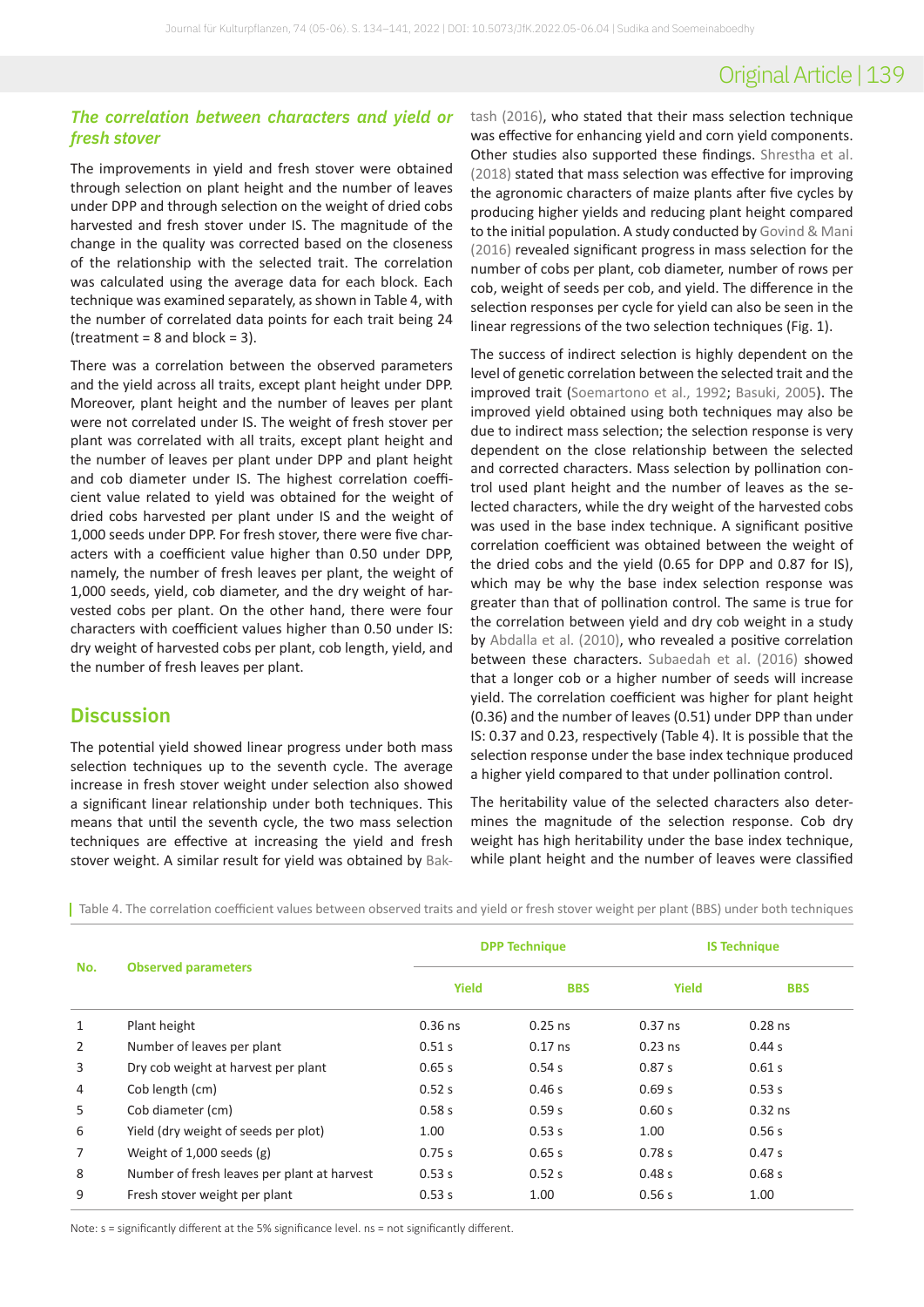as moderate. This trend can also be found for the selection response for the number of leaves; the base index technique showed a greater selection response per cycle than the pollination control technique despite the number of leaves per plant being a selection criterion for pollination control technique. This difference occurred because the number of leaves per plant under base index selection had a higher heritability than that under pollination control (Table 2). The heritability value for the number of leaves per plant under the pollination control technique was 44.94% (moderate), while that under the base index technique was 57.56% (high). The coefficient of genetic variation also influences the selection response. The number of leaves per plant has a coefficient of genetic variation of 3.59% and 2.54% under the two mass selection techniques. This difference can also affect the size of the selection response per cycle.

The linear increases in fresh stover weight under both techniques showed that the base index technique had a higher value in the third cycle than pollination control (Fig. 2). The difference is even greater with a higher number of selection cycles. This can occur because fresh stover weight is selected directly by the base index technique. The pollination control technique uses plant height and the number of leaves as selected traits to increase the weight of fresh stover, so the selection response depends on the close relationship between the two traits and fresh stover weight. Taller plants had low heritability, while the heritability of the leaf number was classified as high. However, both characters had a correlation coefficient that was not high (<0.50) and were not significant under the pollination control technique (Table 4). Therefore, the impact on the selection progress was smaller than that of the base index technique. Similarly, [Basuki \(2005\)](#page-6-1) stated that the size of the indirect response greatly depends on the heritability value and the closeness of the relationship between the two characters.

Increased yield and fresh stover weight can occur due to an increase in gene frequency and genotype frequency. [Soemar](#page-7-11)[tono et al. \(1992\)](#page-7-11) showed that selection causes an increase in the gene and genotype frequencies for the selected and improved characters. Increased gene and genotype frequencies can be seen from the increase in the averages of the selected population compared to the initial population. The increase in yield due to mass selection for seven cycles under pollination control and the base index was quite large, accounting for 43.46% and 59.81%, respectively. This increase in yield is higher than that obtained by [Sutresna \(2010\)](#page-7-3), who observed a 44.04% increase after index selection. The weight of fresh stover per plant increased by 79.21% for selection under pollination control and 103.47% for the base index after seven cycles. This occurs because the selection response of yield and fresh stover weight under the base index technique is higher than that under pollination control. The response of fresh stover weight was 11.50 g/plant/cycle under the base index technique, while the response under pollination control was 7.82 g/plant/cycle (Table 1). [Shrestha et al. \(2018\)](#page-7-1) said that the significant increase in grain yield of the selected population may be attributed to improvements in other physiological and yield-related traits. Furthermore, the existence of a significant linear selection response for both mass selection techniques indicates that both should be continued into the next cycle. Based on the magnitude of the selection response, the base index technique is better for increasing the yield and fresh stover of corn in dry land.

### **Conclusions**

- 1. The response of mass selection under pollination control was smaller than that under the base index technique for yield and fresh stover weight. Both responses followed a simple linear regression model.
- 2. The increases in yield and fresh stover weight were lower under pollination control than under the base index technique after seven cycles. Yield increases of 43.46% and 79.21% in fresh stover weight were obtained after seven cycles of pollination control, while compared to the initial population, the base index technique produced an increase in yield by 59.81% and 103.47% in fresh stover weight.
- 3. Mass selection based on the base index technique should be continued into the next cycle to obtain higher yield and fresh stover.

### **Author's contributuions**

Sudika carried out the experiments and drafted the manuscript. Soemeinaboedhy conceived the study and helped in manuscript drafting. All authors read and approved the final manuscript.

### **Conflicts of interest**

The authors declare that they do not have any conflicts of interest.

### **References**

<span id="page-6-5"></span>**Abdalla, A., M.F. Mahmoud, A.M. EL. Naim, 2010:** Evaluation of some maize (*Zea mays* L.) varieties in different environments of the Nuba Mountain of Sudan. Australian Journal of Basic and Applied Sciences **4** (12), 6605–6610.

<span id="page-6-2"></span>**Ajala, S. O., 2010:** Expected responses to aggregate trait selection in maize (*Zea mays* L.). Journal of Food, Agriculture & Environment **8** (1), 185-189.

<span id="page-6-3"></span>**Asghar, M.J., S.S. Mehdi, 2010:** Selection indices for yield and quality traits in sweet corn. Pakistan Journal of Botany **42** (2), 775-789.

<span id="page-6-4"></span>**Baktash, F.Y., 2016:** Modified mass selection within corn synthetic variety. The Iraqi Journal of Agricultural Sciences **47** (1), 391-395.

<span id="page-6-1"></span>**Basuki, N., 2005:** Genetika kuantitatif [Quantitave genetic]. Thesis, Malang, Brawijaya University.

<span id="page-6-0"></span>**Govind, S.B., V.P. Mani, 2016:** A study of prolificacy through mass selection in maize for Northern-Western Himalayas. Journal of Biotechnology and Crop Science **5** (7), 92-95.